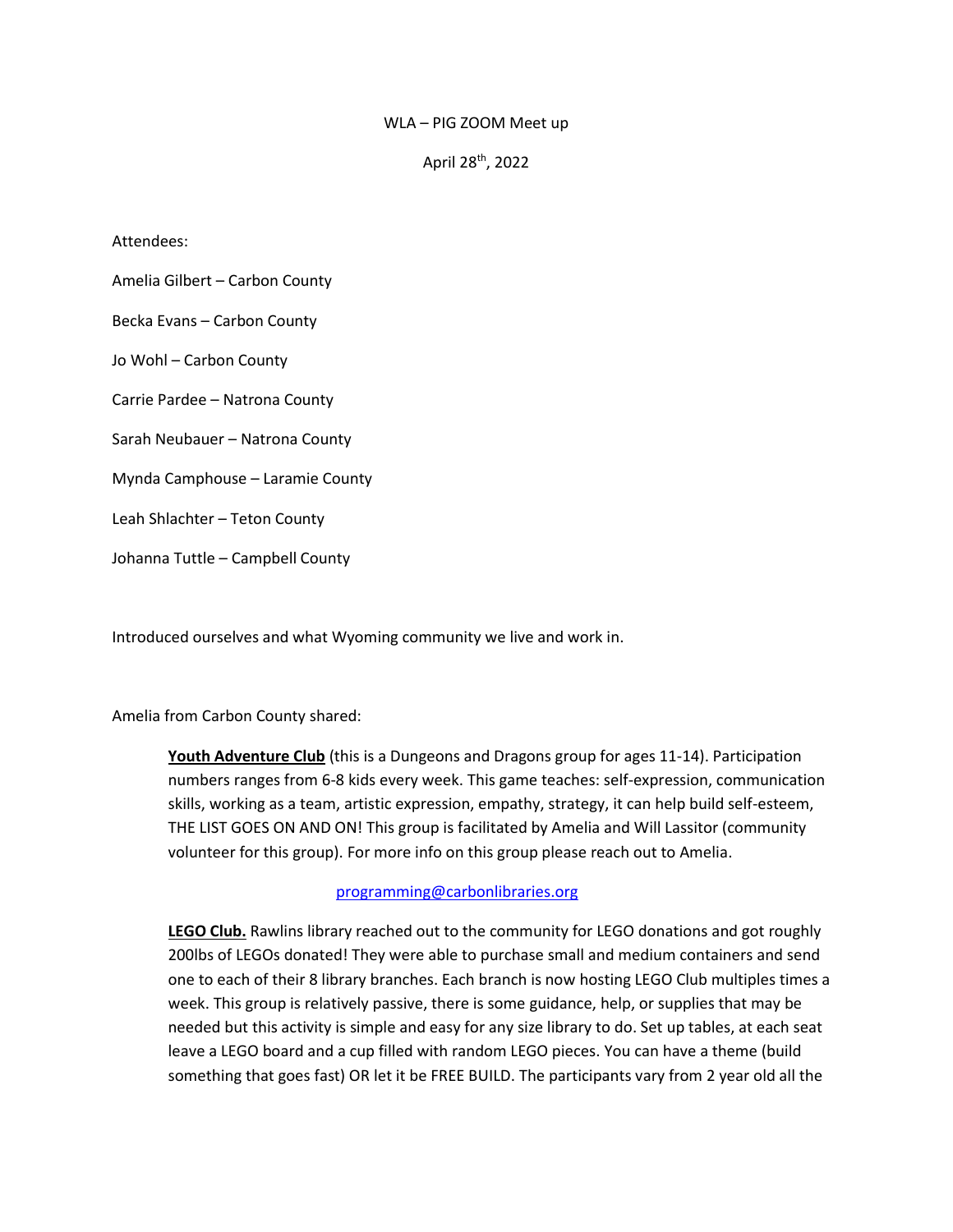way to adults. When finished, the library leaves the LEGO builds on display until the next LEGO Club meetup.

**Art Club.** Held x2 a month. They do things like: paint Hummingbird feeders (purchased at the dollar store), make paper octopus (chain paper together for legs, color head on paper, attach everything with tape or staples), paint mini canvases (purchased at the dollar store). This group needs a staff member constantly rotating so the art supplies don't go EVERYWHERE. Set up tables, cover them in plastic sheets (dollar store table clothes), set out supplies, and let the participants get creative! They can take the projects right away OR leave them to dry and be displayed in the library.

**A Killer Book Club:** This is not a "traditional" book club. Each month instead of a book, you pick a suspect. The group members all read or listen to their own picks that are about the suspect. During the meeting you map out the suspects life. Trying to figure out what happened to make this person do the horrible things they did.

Carrie and Sarah from Natrona County shared:

**Writer's Block.** They work with their local community college writing group/writing department instructors. They come to the library to run structured meetings with the participants. This is a great example of a community partnership! The library provides the supplies and the space, the college provides the knowhow. There is a list of rules for the group participants, things like "Don't write anything that you feel uncomfortable sharing with the group", "Be kind to each other", "Don't be critical of each other's writing", things like that. During the last meeting each participant was given a bag of random things (everyday objects: qtips, small bird, buckle, ect.) you write a story using the object, and then you share it with the group.

**Tiny Art Show**, these were Take&Make kits. They made 160 kits and they were gone in the first 2 weeks! There was the option of bringing the art back to be displayed in the library, and some participants did. There was no theme they had to follow, it was whatever inspired them. This is a great way connect the art world to the library.

Mynda from Laramie County shared:

**The Egg Drop Challenge**, this is an all age event. Each team gets a limited number of supplies to create a structure that will make drag or resistance or buffer the egg. They then drop the eggs over the balcony and see if their structure worked to keep the egg intact. For participating you get a button! If the egg stays intact you get a button that says "Eggcellent!", if it breaks your button says "All Cracked Up!".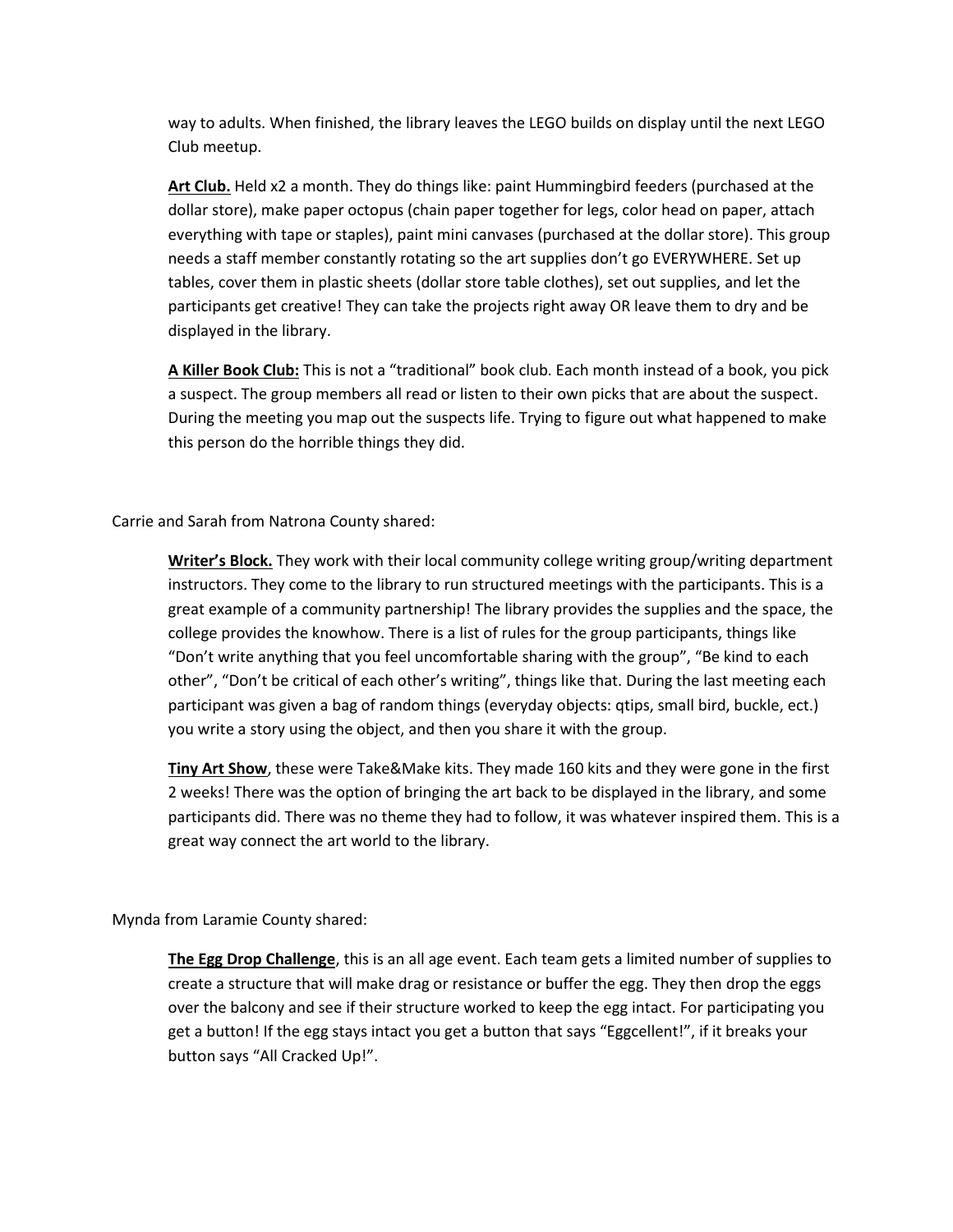**Ukrainian Pansky Eggs**, this was a Teen workshop. Using a contact for a local artist they were able to partner and run this program to teach this craft.

**Brown Bag Book Club.** This is a tween book club that will start up again in the Fall. Grades 4 – 6. 1 book a month, the group meets 2x a month. Read half the book,  $1<sup>st</sup>$  discussion is midmonth, read the rest of the book,  $2^{nd}$  discussion at the end of the month.

**Summer Reading Event: Ocean Explorer Club.** 2 groups: Kindergarten – 2 nd grade and 3rd grade - 6<sup>th</sup> grade. STEM focused, looking at different parts of the ocean, different sea creatures

**LARP Group:** Tweens and Teens group. Live Action Role Playing. Similar to a D+D group, this game teaches: self-expression, communication skills, working as a team, artistic expression, empathy, strategy, it can help build self-esteem, THE LIST GOES ON AND ON!

**StoryWalk:** Set up around the outside of the library, Story time will be walking while reading.

# Leah from Teton County shared:

**Making Connections**, this is an adult program, 2 part series partnered with the Safety Network (local nonprofit group). Part 1 was reading a book (*All About Love* by Bell Hooks) and having a discussion. Part 2 is an event called Speed Dating for Friends. Playing a game called *Where should we begin?* created by Esther Perel (author, relationship expert). This program is attempting to combat loneliness by providing a platform to meet people in a healthy and meaningful way. Super exciting news! Esther Perel reached out to the Teton County Library after she heard they were using her game for their program!

**Outdoor Story Slam:** In this group you pick a theme, and give each participant 5 minutes to tell a story (real or fictional) based on the theme.

**Swap Meet:** Local (city, county, state) officials come and speak. They pick a topic to talk about and have an open discussion with the attendees. It's very laid back, meant to be an easy back and forth conversation to get to know the person running for the elected position. No recordings, so that the conversation stays organic and easy (not as straight laced and scripted as a typical election discussion / debate).

**Teton Writer's Show Case:** Similar to a TedX style. 2 events planned. 3 authors per event, each one talks for 20 minutes. Patrons get exposed to multiple author of different genres and writing styles.

**Grand Teton Music Festival:** They hold a family concert at the library. Multiple performers come.